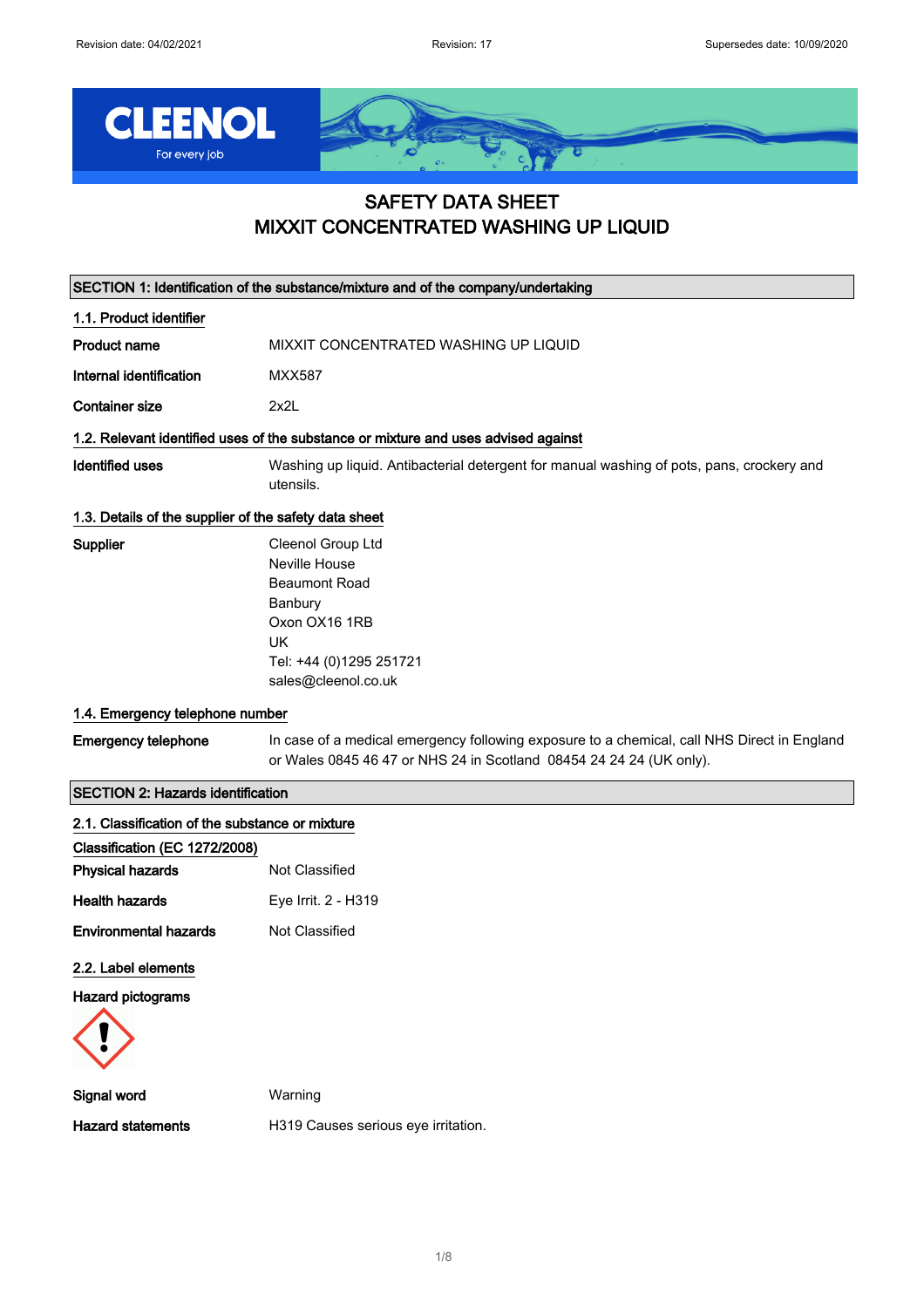| <b>Precautionary statements</b>                                                         | P264 Wash contaminated skin thoroughly after handling.<br>contact lenses, if present and easy to do. Continue rinsing.<br>P337+P313 If eye irritation persists: Get medical advice/ attention. | P280 Wear protective gloves/ protective clothing/ eye protection/ face protection.<br>P305+P351+P338 IF IN EYES: Rinse cautiously with water for several minutes. Remove |
|-----------------------------------------------------------------------------------------|------------------------------------------------------------------------------------------------------------------------------------------------------------------------------------------------|--------------------------------------------------------------------------------------------------------------------------------------------------------------------------|
| <b>Detergent labelling</b>                                                              | Contains BRONOPOL (INN)                                                                                                                                                                        |                                                                                                                                                                          |
| 2.3. Other hazards                                                                      |                                                                                                                                                                                                |                                                                                                                                                                          |
| SECTION 3: Composition/information on ingredients                                       |                                                                                                                                                                                                |                                                                                                                                                                          |
| 3.2. Mixtures                                                                           |                                                                                                                                                                                                |                                                                                                                                                                          |
| SODIUM DODECYL BENZENE SULPHONATE                                                       |                                                                                                                                                                                                | 10-30%                                                                                                                                                                   |
| CAS number: 68411-30-3                                                                  | EC number: 270-115-0                                                                                                                                                                           | REACH registration number: 01-<br>2119489428-22-XXXX                                                                                                                     |
| Classification<br>Acute Tox. 4 - H302<br>Skin Irrit. 2 - H315<br>Eye Dam. 1 - H318      |                                                                                                                                                                                                |                                                                                                                                                                          |
| ALCOHOLS, C12-14, ETHOXYLATED, SULFATES<br>5-10%                                        |                                                                                                                                                                                                |                                                                                                                                                                          |
| CAS number: 68891-38-3                                                                  | EC number: 500-234-8                                                                                                                                                                           |                                                                                                                                                                          |
| Classification<br>Skin Irrit. 2 - H315<br>Eye Dam. 1 - H318<br>Aquatic Chronic 3 - H412 |                                                                                                                                                                                                |                                                                                                                                                                          |
| ETHOXYLATED ALCOHOLS, C12-C13                                                           |                                                                                                                                                                                                | $1 - 5%$                                                                                                                                                                 |
| CAS number: 160901-19-9                                                                 | EC number: 500-457-0                                                                                                                                                                           |                                                                                                                                                                          |
| Classification<br>Acute Tox. 4 - H302<br>Eye Dam. 1 - H318<br>Aquatic Chronic 3 - H412  |                                                                                                                                                                                                |                                                                                                                                                                          |
| <b>ETHANOL</b>                                                                          |                                                                                                                                                                                                | 1%                                                                                                                                                                       |
| CAS number: 64-17-5                                                                     | EC number: 200-578-6                                                                                                                                                                           | REACH registration number: 01-<br>2119457610-43-XXXX                                                                                                                     |
| Classification<br>Flam. Liq. 2 - H225                                                   |                                                                                                                                                                                                |                                                                                                                                                                          |
| <b>CITRIC ACID MONOHYDRATE</b>                                                          |                                                                                                                                                                                                | 1%                                                                                                                                                                       |
| CAS number: 5949-29-1                                                                   | EC number: 691-328-9                                                                                                                                                                           |                                                                                                                                                                          |
| Classification                                                                          |                                                                                                                                                                                                |                                                                                                                                                                          |

Skin Irrit. 2 - H315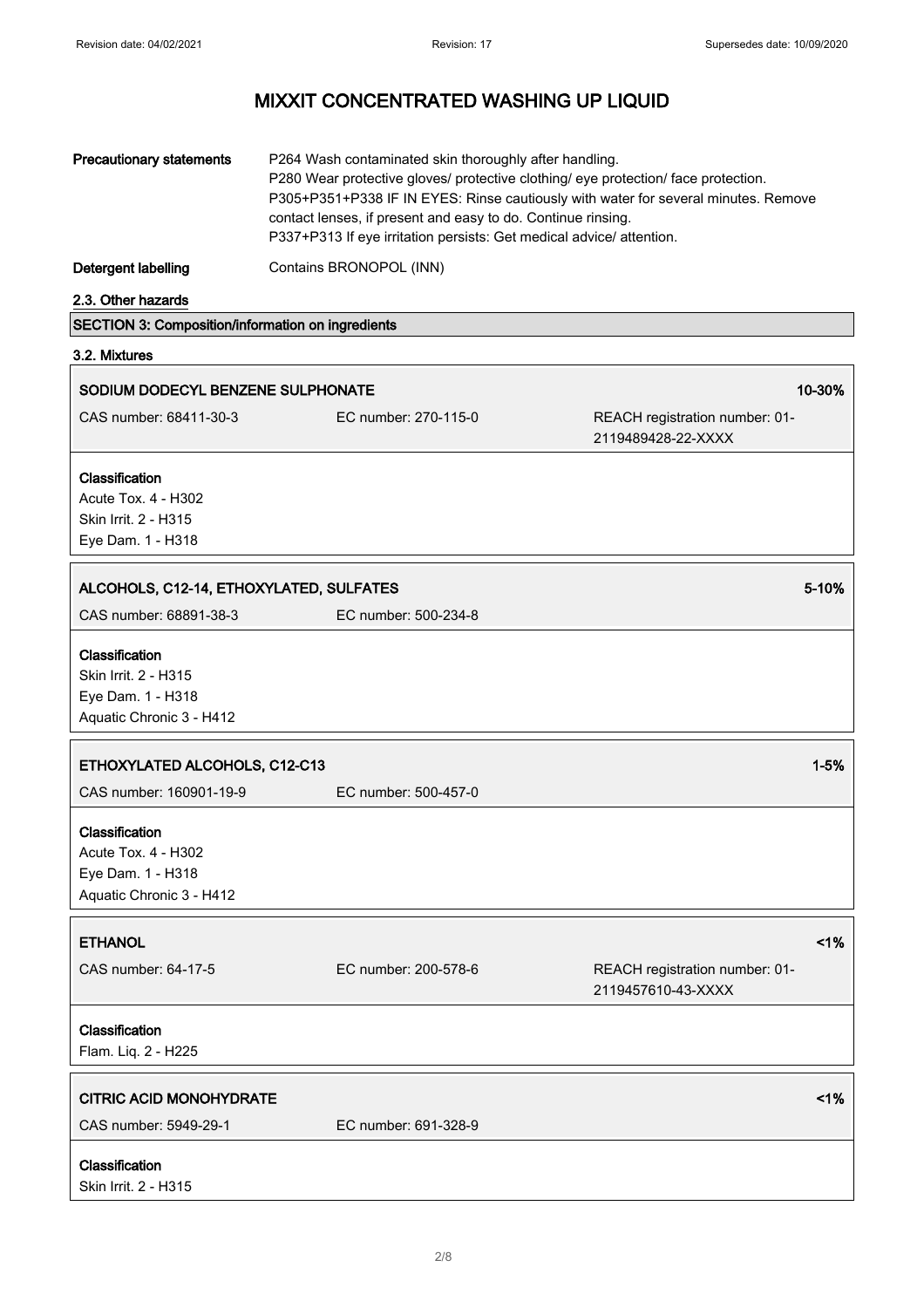| <b>BRONOPOL (INN)</b>                        |                      |                                                      | 1% |
|----------------------------------------------|----------------------|------------------------------------------------------|----|
| CAS number: 52-51-7                          | EC number: 200-143-0 | REACH registration number: 01-<br>2119980938-15-XXXX |    |
| M factor (Acute) = $10$                      |                      |                                                      |    |
| Classification                               |                      |                                                      |    |
| Acute Tox. 4 - H302                          |                      |                                                      |    |
| Acute Tox. 4 - H312<br>$A$ cute Toy 3 - H331 |                      |                                                      |    |

Acute Tox. 3 - H331 Skin Irrit. 2 - H315 Eye Dam. 1 - H318 STOT SE 3 - H335 Aquatic Acute 1 - H400 Aquatic Chronic 2 - H411

The full text for all hazard statements is displayed in Section 16.

## SECTION 4: First aid measures

## 4.1. Description of first aid measures

| Inhalation                                                                      | Not applicable.                                                                                                                                                                           |  |
|---------------------------------------------------------------------------------|-------------------------------------------------------------------------------------------------------------------------------------------------------------------------------------------|--|
| Ingestion                                                                       | Give a few small glasses of water or milk to drink. Get medical attention if symptoms are<br>severe or persist.                                                                           |  |
| Skin contact                                                                    | Wash with plenty of water.                                                                                                                                                                |  |
| Eye contact                                                                     | Rinse cautiously with water for several minutes. Remove any contact lenses and open eyelids<br>wide apart. Continue to rinse. Get medical attention if irritation persists after washing. |  |
|                                                                                 | 4.2. Most important symptoms and effects, both acute and delayed                                                                                                                          |  |
| Inhalation                                                                      | The product is not believed to present a hazard due to the ionic, non-volatile nature of its<br>active chemical constituents.                                                             |  |
| Ingestion                                                                       | No harmful effects expected from quantities likely to be ingested by accident.                                                                                                            |  |
| Skin contact                                                                    | No adverse effects known.                                                                                                                                                                 |  |
| Eye contact                                                                     | Causes serious eye irritation.                                                                                                                                                            |  |
| 4.3. Indication of any immediate medical attention and special treatment needed |                                                                                                                                                                                           |  |
| Notes for the doctor                                                            | No specific recommendations.                                                                                                                                                              |  |
| <b>Specific treatments</b>                                                      | Treat symptomatically.                                                                                                                                                                    |  |
| <b>SECTION 5: Firefighting measures</b>                                         |                                                                                                                                                                                           |  |
| 5.1. Extinguishing media                                                        |                                                                                                                                                                                           |  |
| Suitable extinguishing media                                                    | The product is not flammable. Use fire-extinguishing media suitable for the surrounding fire.                                                                                             |  |
| 5.2. Special hazards arising from the substance or mixture                      |                                                                                                                                                                                           |  |
| Specific hazards                                                                | None known.                                                                                                                                                                               |  |
| 5.3. Advice for firefighters                                                    |                                                                                                                                                                                           |  |
| Protective actions during<br>firefighting                                       | Fight fire with normal precautions from a reasonable distance.                                                                                                                            |  |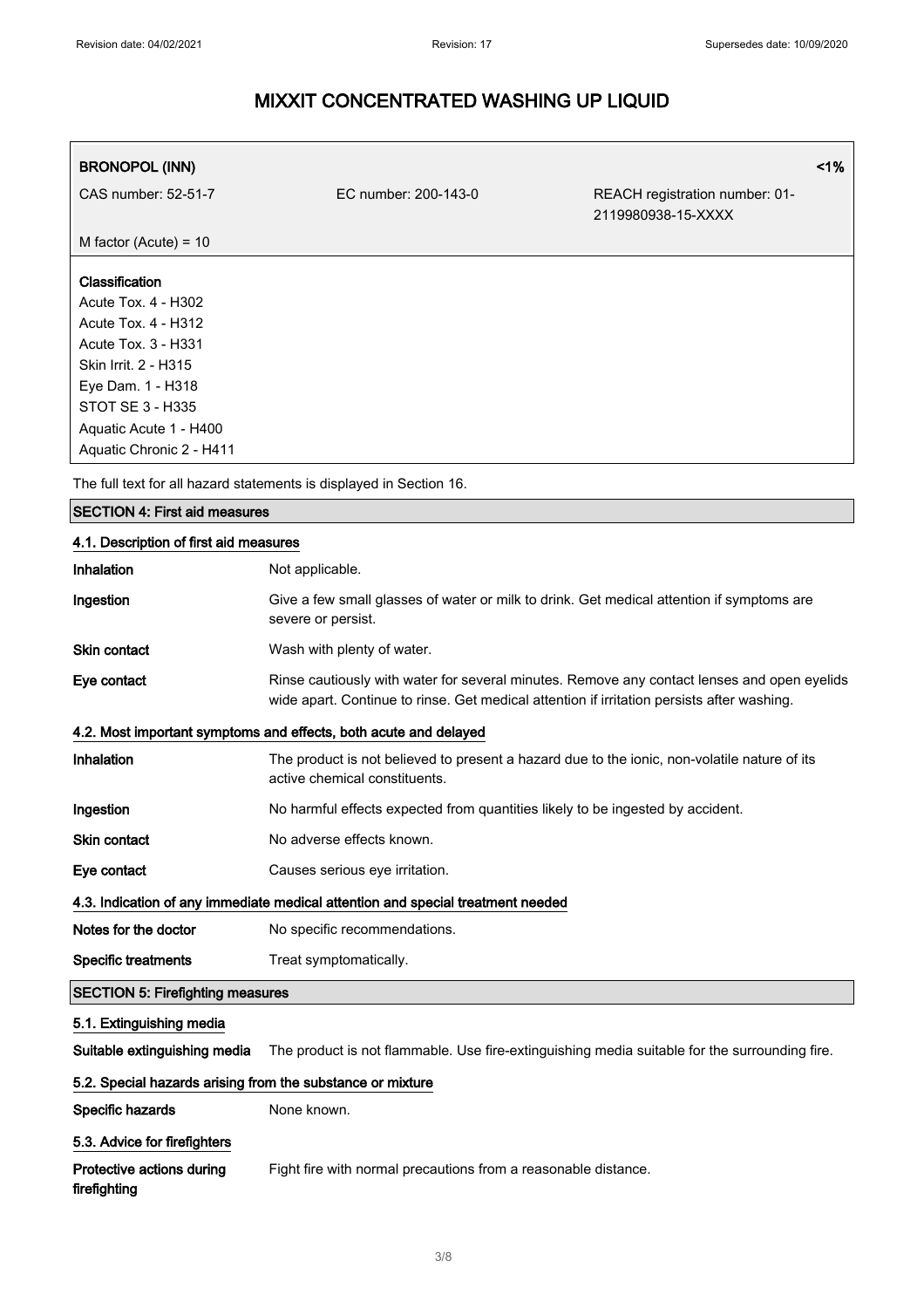| Special protective equipment<br>for firefighters          | Use protective equipment appropriate for surrounding materials. Firefighter's clothing<br>conforming to European standard EN469 (including helmets, protective boots and gloves) will<br>provide a basic level of protection for chemical incidents. |
|-----------------------------------------------------------|------------------------------------------------------------------------------------------------------------------------------------------------------------------------------------------------------------------------------------------------------|
| <b>SECTION 6: Accidental release measures</b>             |                                                                                                                                                                                                                                                      |
|                                                           | 6.1. Personal precautions, protective equipment and emergency procedures                                                                                                                                                                             |
| <b>Personal precautions</b>                               | Avoid contact with eyes. Take care as floors and other surfaces may become slippery. Do not<br>touch or walk into spilled material.                                                                                                                  |
| 6.2. Environmental precautions                            |                                                                                                                                                                                                                                                      |
| <b>Environmental precautions</b>                          | The product contains a substance which is harmful to aquatic organisms. Avoid discharge to<br>the aquatic environment.                                                                                                                               |
| 6.3. Methods and material for containment and cleaning up |                                                                                                                                                                                                                                                      |
| Methods for cleaning up                                   | Flush away spillage with plenty of water.                                                                                                                                                                                                            |
| 6.4. Reference to other sections                          |                                                                                                                                                                                                                                                      |
| Reference to other sections                               | For personal protection, see Section 8. For waste disposal, see Section 13.                                                                                                                                                                          |
| <b>SECTION 7: Handling and storage</b>                    |                                                                                                                                                                                                                                                      |
| 7.1. Precautions for safe handling                        |                                                                                                                                                                                                                                                      |
| <b>Usage precautions</b>                                  | For professional users only. Avoid contact with eyes.                                                                                                                                                                                                |
|                                                           | 7.2. Conditions for safe storage, including any incompatibilities                                                                                                                                                                                    |
| <b>Storage precautions</b>                                | Keep only in the original container. Keep containers upright. Store at temperatures between<br>$0^{\circ}$ C and $40^{\circ}$ C.                                                                                                                     |
| Storage class                                             | Chemical storage.                                                                                                                                                                                                                                    |
| 7.3. Specific end use(s)                                  |                                                                                                                                                                                                                                                      |
| Specific end use(s)                                       | The identified uses for this product are detailed in Section 1.2. Refer to Product Use Guide<br>(PUG) for further information.                                                                                                                       |
| <b>SECTION 8: Exposure controls/Personal protection</b>   |                                                                                                                                                                                                                                                      |

### 8.1. Control parameters

Occupational exposure limits

### **ETHANOL**

Long-term exposure limit (8-hour TWA): WEL 1000 ppm 1920 mg/m<sup>3</sup> Short-term exposure limit (15-minute): WEL

## CITRIC ACID MONOHYDRATE

Long-term exposure limit (8-hour TWA): 4 mg/m<sup>3</sup> Short-term exposure limit (15-minute): 10 mg/m<sup>3</sup> WEL = Workplace Exposure Limit.

## 8.2. Exposure controls

Protective equipment



Eye/face protection Eyewear complying with an approved standard should be worn if a risk assessment indicates eye contact is possible.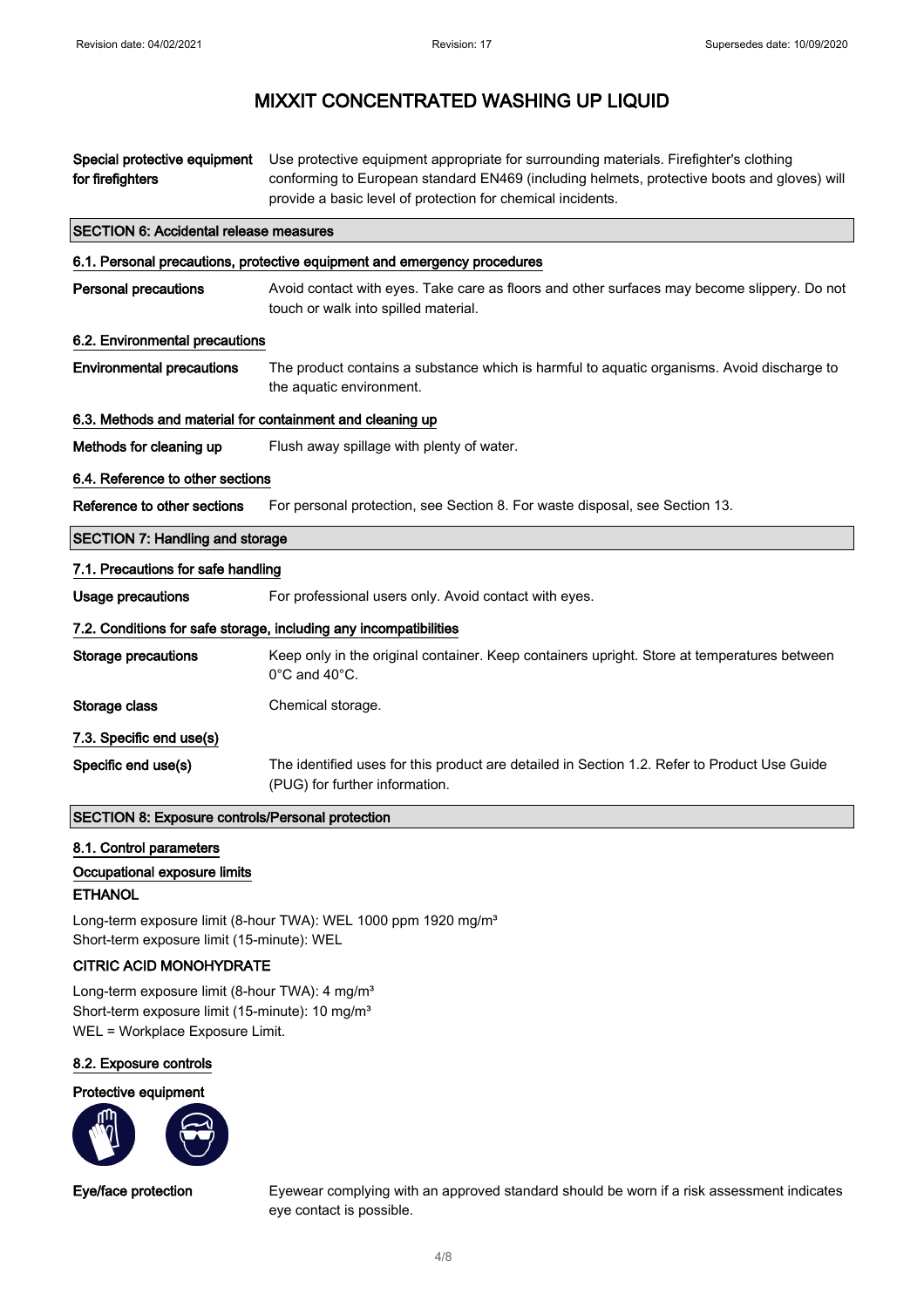| Hand protection               | For users with sensitive skin, it is recommended that suitable protective gloves are worn.      |
|-------------------------------|-------------------------------------------------------------------------------------------------|
|                               | Wear protective gloves made of the following material: Nitrile rubber. Rubber (natural, latex). |
|                               | To protect hands from chemicals, gloves should comply with European Standard EN374.             |
| <b>Respiratory protection</b> | Not applicable.                                                                                 |

| Respiratory protection | <b>INOL applicable</b> |
|------------------------|------------------------|
|                        |                        |

| <b>SECTION 9: Physical and chemical properties</b>         |                                                                                   |  |
|------------------------------------------------------------|-----------------------------------------------------------------------------------|--|
| 9.1. Information on basic physical and chemical properties |                                                                                   |  |
| Appearance                                                 | Clear liquid.                                                                     |  |
| Colour                                                     | Amber.                                                                            |  |
| Odour                                                      | Almost odourless.                                                                 |  |
| рH                                                         | pH (concentrated solution): 4.5 - 5.5                                             |  |
| Initial boiling point and range                            | $100^{\circ}$ C                                                                   |  |
| Flash point                                                | Not applicable.                                                                   |  |
| <b>Relative density</b>                                    | $~1.03$ @ 20°C                                                                    |  |
| Solubility(ies)                                            | Soluble in water.                                                                 |  |
| Auto-ignition temperature                                  | Not applicable.                                                                   |  |
| <b>Decomposition Temperature</b>                           | Not determined.                                                                   |  |
| <b>Viscosity</b>                                           | 1200 - 1800 cP @ 20°C                                                             |  |
| <b>Explosive properties</b>                                | Not applicable.                                                                   |  |
| <b>Explosive under the influence</b><br>of a flame         | Not considered to be explosive.                                                   |  |
| <b>Oxidising properties</b>                                | Does not meet the criteria for classification as oxidising.                       |  |
| 9.2. Other information                                     |                                                                                   |  |
| Refractive index                                           | $23 - 24$                                                                         |  |
| Volatile organic compound                                  | Not applicable.                                                                   |  |
| <b>SECTION 10: Stability and reactivity</b>                |                                                                                   |  |
| 10.1. Reactivity                                           |                                                                                   |  |
| Reactivity                                                 | There are no known reactivity hazards associated with this product.               |  |
| 10.2. Chemical stability                                   |                                                                                   |  |
| <b>Stability</b>                                           | Stable at normal ambient temperatures and when used as recommended.               |  |
| 10.3. Possibility of hazardous reactions                   |                                                                                   |  |
| Possibility of hazardous<br>reactions                      | No potentially hazardous reactions known.                                         |  |
| 10.4. Conditions to avoid                                  |                                                                                   |  |
| <b>Conditions to avoid</b>                                 | There are no known conditions that are likely to result in a hazardous situation. |  |
| 10.5. Incompatible materials                               |                                                                                   |  |
| Materials to avoid                                         | No specific requirements are anticipated under normal conditions of use.          |  |
| 10.6. Hazardous decomposition products                     |                                                                                   |  |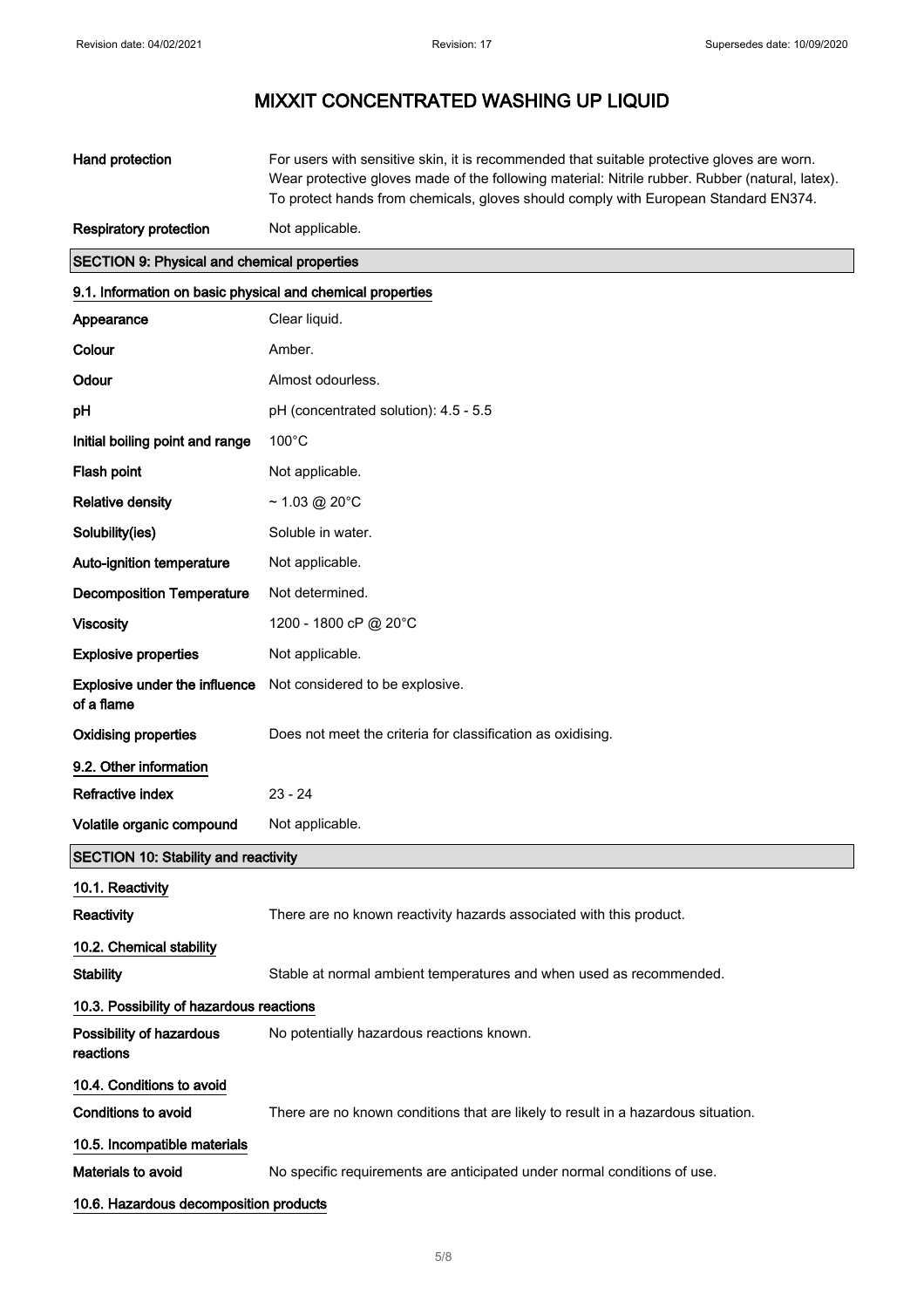| Hazardous decomposition<br>products                     | Does not decompose when used and stored as recommended.                                                                        |  |
|---------------------------------------------------------|--------------------------------------------------------------------------------------------------------------------------------|--|
| <b>SECTION 11: Toxicological information</b>            |                                                                                                                                |  |
| 11.1. Information on toxicological effects              |                                                                                                                                |  |
| <b>Toxicological effects</b>                            | Information given is based on data of the components and of similar products.                                                  |  |
| Acute toxicity - oral                                   |                                                                                                                                |  |
| ATE oral (mg/kg)                                        | 2,334.27                                                                                                                       |  |
| Serious eye damage/irritation                           |                                                                                                                                |  |
| Serious eye damage/irritation                           | Causes serious eye irritation.                                                                                                 |  |
|                                                         |                                                                                                                                |  |
| <b>Medical considerations</b>                           | Pre-existing eye problems.                                                                                                     |  |
| <b>SECTION 12: Ecological information</b>               |                                                                                                                                |  |
| Ecotoxicity                                             | The product contains a substance which is harmful to aquatic organisms.                                                        |  |
| 12.1. Toxicity                                          |                                                                                                                                |  |
| 12.2. Persistence and degradability                     |                                                                                                                                |  |
| Persistence and degradability Moderately biodegradable. |                                                                                                                                |  |
| 12.3. Bioaccumulative potential                         |                                                                                                                                |  |
| <b>Bioaccumulative potential</b>                        | No potential for bioaccumulation.                                                                                              |  |
| 12.4. Mobility in soil                                  |                                                                                                                                |  |
| <b>Mobility</b>                                         | The product is miscible with water and may spread in water systems.                                                            |  |
| 12.5. Results of PBT and vPvB assessment                |                                                                                                                                |  |
| Results of PBT and vPvB<br>assessment                   | This product does not contain any substances classified as PBT or vPvB.                                                        |  |
| 12.6. Other adverse effects                             |                                                                                                                                |  |
| Other adverse effects                                   | None known.                                                                                                                    |  |
| <b>SECTION 13: Disposal considerations</b>              |                                                                                                                                |  |
| 13.1. Waste treatment methods                           |                                                                                                                                |  |
| <b>General information</b>                              | Dispose of surplus products and those that cannot be recycled via a licensed waste disposal<br>contractor.                     |  |
| <b>Disposal methods</b>                                 | Dispose of waste to licensed waste disposal site in accordance with the requirements of the<br>local Waste Disposal Authority. |  |
| <b>SECTION 14: Transport information</b>                |                                                                                                                                |  |
| General                                                 | The product is not covered by international regulations on the transport of dangerous goods<br>(IMDG, IATA, ADR/RID).          |  |
| 14.1. UN number                                         |                                                                                                                                |  |
| Not applicable.                                         |                                                                                                                                |  |

## 14.2. UN proper shipping name

Not applicable.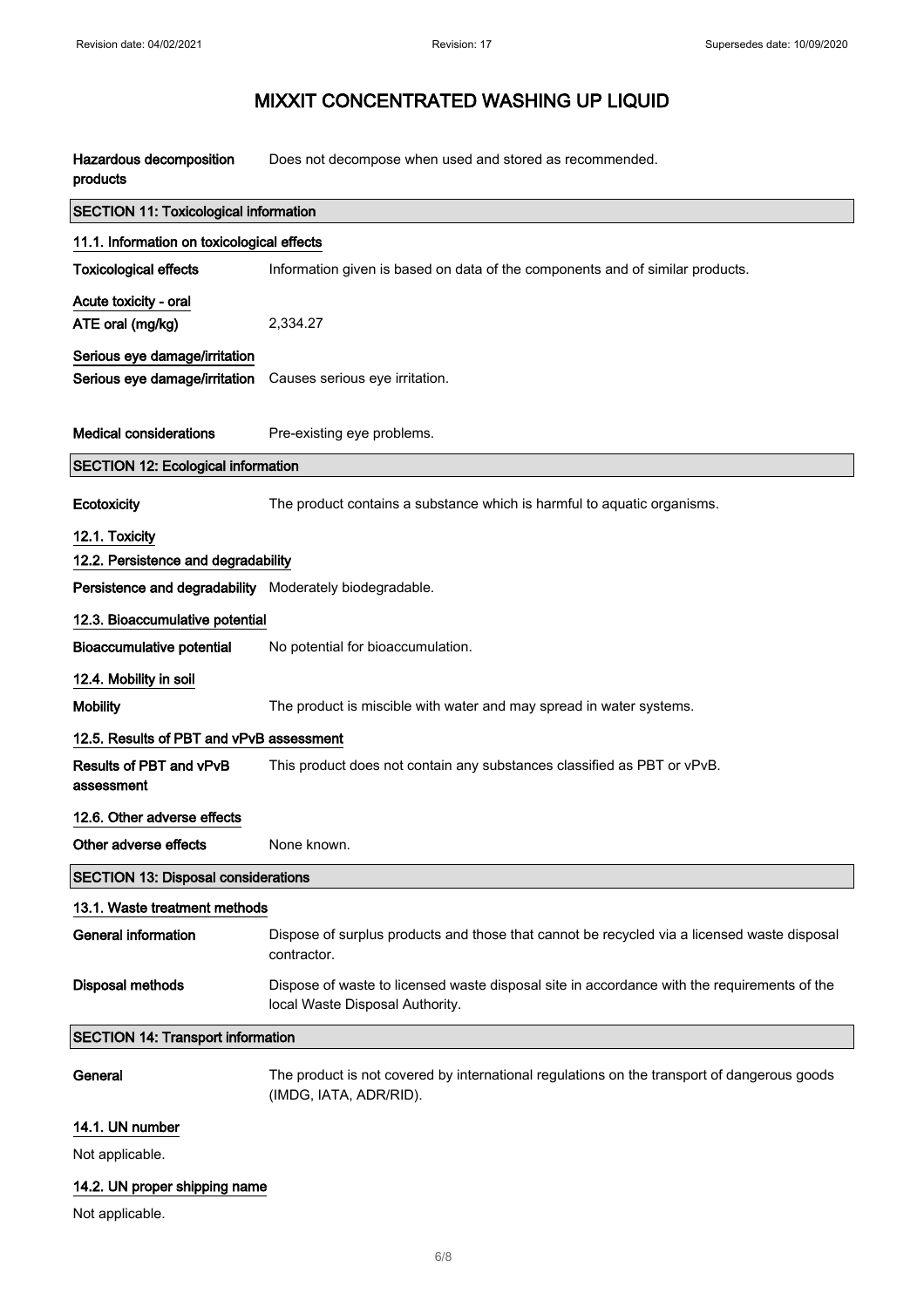## 14.3. Transport hazard class(es)

No transport warning sign required.

## 14.4. Packing group

Not applicable.

### 14.5. Environmental hazards

Environmentally hazardous substance/marine pollutant No.

### 14.6. Special precautions for user

Not applicable.

### 14.7. Transport in bulk according to Annex II of MARPOL and the IBC Code

Transport in bulk according to Not applicable. Annex II of MARPOL 73/78 and the IBC Code

SECTION 15: Regulatory information

### 15.1. Safety, health and environmental regulations/legislation specific for the substance or mixture

| EU legislation | Regulation (EC) No 1907/2006 of the European Parliament and of the Council of 18<br>December 2006 concerning the Registration, Evaluation, Authorisation and Restriction of<br>Chemicals (REACH) (as amended).<br>Regulation (EC) No 648/2004 of the European Parliament and of the Council of 31 March<br>2004 on detergents (as amended).<br>Regulation (EU) No 528/2012 of the European Parliament and of the Council of 22 May 2012<br>concerning the making available on the market and use of biocidal products (as amended).<br>Regulation (EC) No 1272/2008 of the European Parliament and of the Council of 16<br>December 2008 on classification, labelling and packaging of substances and mixtures (as<br>amended).<br>Commission Directive 2000/39/EC of 8 June 2000 establishing a first list of indicative<br>occupational exposure limit values in implementation of Council Directive 98/24/EC on the<br>protection of the health and safety of workers from the risks related to chemical agents at |
|----------------|-----------------------------------------------------------------------------------------------------------------------------------------------------------------------------------------------------------------------------------------------------------------------------------------------------------------------------------------------------------------------------------------------------------------------------------------------------------------------------------------------------------------------------------------------------------------------------------------------------------------------------------------------------------------------------------------------------------------------------------------------------------------------------------------------------------------------------------------------------------------------------------------------------------------------------------------------------------------------------------------------------------------------|
|                | work (as amended).                                                                                                                                                                                                                                                                                                                                                                                                                                                                                                                                                                                                                                                                                                                                                                                                                                                                                                                                                                                                    |
| Guidance       | EH40/2005 Workplace exposure limits<br>Containing the list of workplace exposure limits for use with the Control of Substances<br>Hazardous to Health Regulations 2002 (as amended)<br><b>Health and Safety Executive</b>                                                                                                                                                                                                                                                                                                                                                                                                                                                                                                                                                                                                                                                                                                                                                                                             |

### 15.2. Chemical safety assessment

A chemical safety assessment has been carried out.

| SECTION 16: Other information |            |  |
|-------------------------------|------------|--|
| <b>Revision date</b>          | 04/02/2021 |  |
| Revision                      | 17         |  |
| Supersedes date               | 10/09/2020 |  |
| <b>SDS number</b>             | 10132      |  |